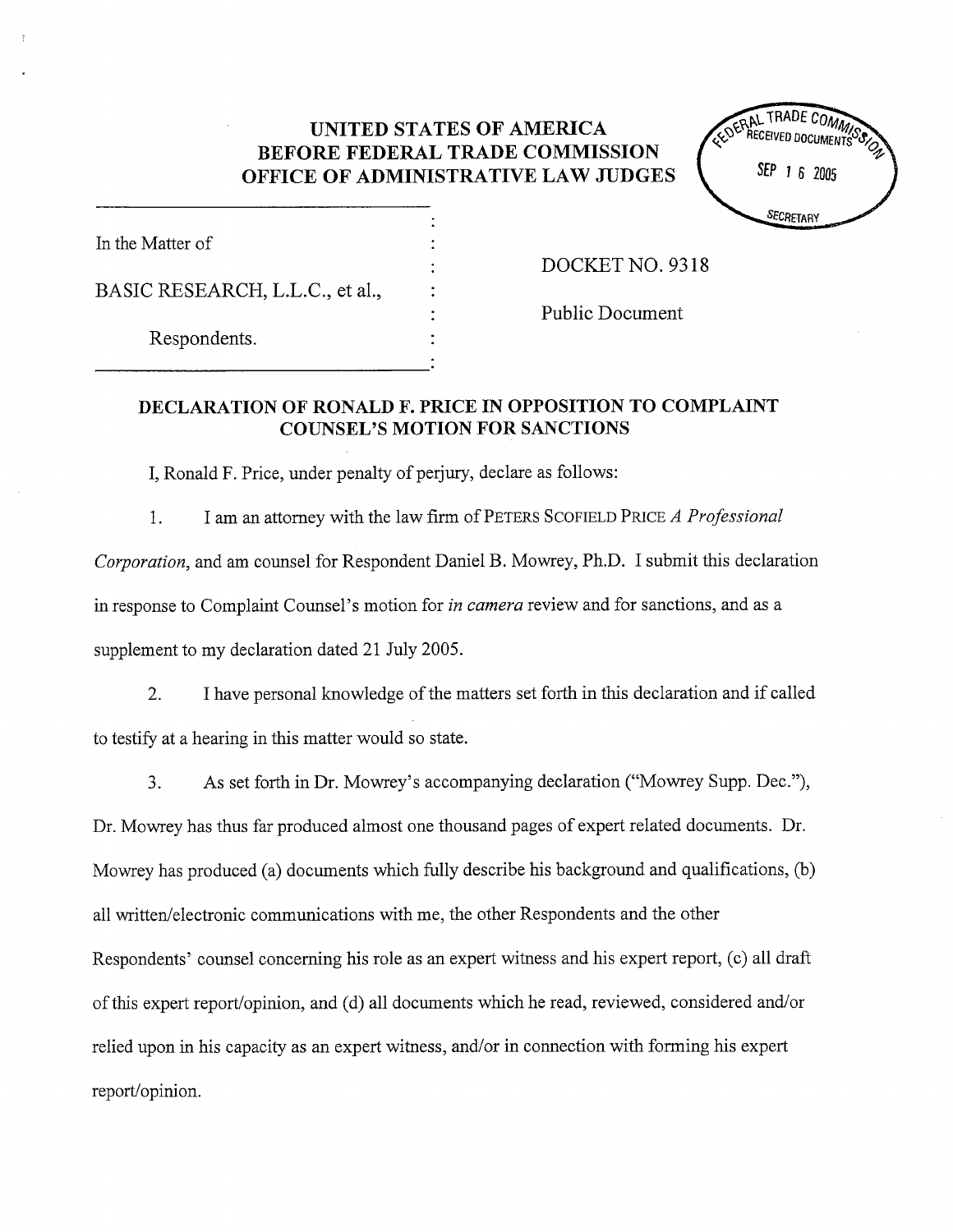Pursuant to the Court's 9 August 2005 Order, Dr. Mowrey is required to produce 4. all documents that relate to his capacity as an expert witness, including communications with his attorney, the other Respondents, and the other Respondents' attorneys." Order at 3. The Order further provides that "(t)o the extent that Complaint Counsel's motion (to compel) is aimed at compelling production of documents from Dr. Mowrey that do not relate to his capacity as an expert or to the formation of his expert opinion in this case, Complaint Counsel's motion is DENIED IN PART." Id. The Court then directed Dr. Mowrey to produce documents within five (5) business days after 9 August 2005 -- i.e., on or before 16 August 2005.

5. On 16 August 2005, Dr. Mowrey produced to Complaint Counsel what Dr. Mowrey believed to be all documents required to be produced by the Order. Specifically, Dr. Mowrey produced to Complaint Counsel all remaining documents that he had read, considered reviewed or relied upon in his capacity as an expert witness, including in connection with forming his expert report/opinion. Those documents consisted of thirty (30) pages of documents, twenty-six (26) of which had been listed on Dr. Mowrey's privilege log, and four (4) of which were documents which were created after the last date of documents identified on the privilege  $log<sup>1</sup>$ 

 $<sup>1</sup>$  Complaint Counsel make much ado in their Motion about the fact that four of the pages</sup> produced on 16 August 2005 were not listed on Dr. Mowrey's privilege log. However, as has previously been explained to Complaint Counsel, the privilege log only listed documents through 8 December 2004 because that is the date on which Respondents provided Dr. Mowrey's expert report, and Respondents' responses to the Second and Fourth Requests had been provided on 14 November 2004, and 1 December 2004, respectively. Accordingly, the latest date for documents identified on the privilege log was tied to the date of the discovery responses, and the date of Dr. Mowrey's report. Thus, there is no mystery to the fact that when Complaint Counsel provided their rebuttal reports on 27 December 2004, that such reports were forwarded by email to Dr. Mowrey.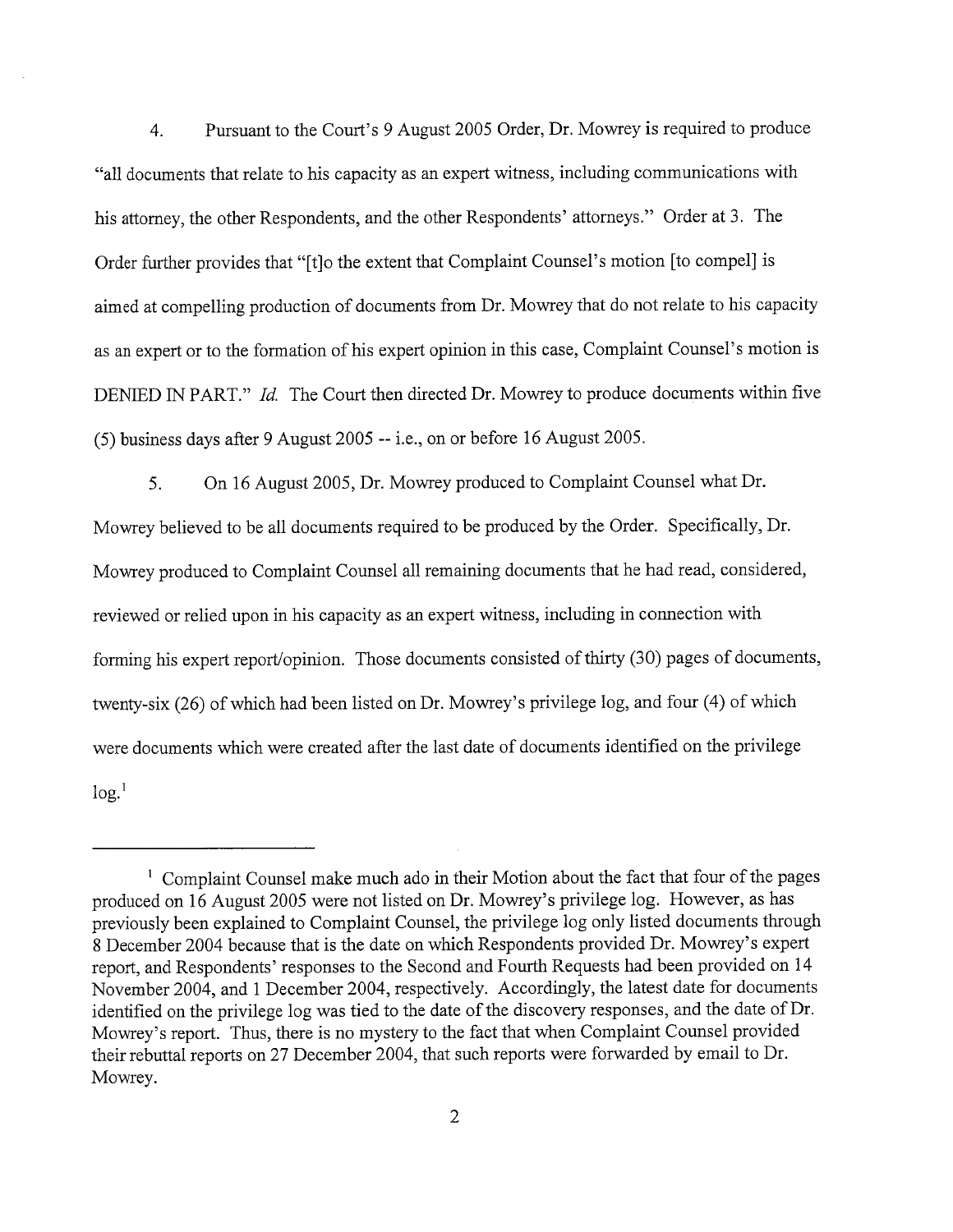In 16 August 2005 letter to Complaint Counsel, I stated that "[w]ith respect to 6. attachments referenced in some of the emails, it is my understanding that those documents have been produced previously. Accordingly, they are not reproduced herewith. It is my understanding that Dr. Mowrey has now produced all documents which he has which relate to his capacity as an expert witness in this case.

7. On 17 August 2005, Complaint Counsel sent a letter indicating, *inter alia*, that because the attachments to the recently produced emails had been produced separately (in January 2005), Complaint Counsel were unable to determine which attachments were associated with which specific email, and Complaint Counsel requested that I provide information which would allow Complaint Counsel to make that determination. In order to provide the requested assistance to Complaint Counsel, on 22 August 2005 I sent Complaint Counsel a letter wherein I specifically identified for Complaint Counsel which emails were associated with which attachments.

During this process of identifying for Complaint Counsel which attachments 8. corresponded with which emails, I discovered, for the first time, that contrary to my prior belief, one of the attachments to one of the emails had inadvertently been omitted from the 10 January 2005 production. Specifically, I was learned that the attachment to an email from Dr. Mowrey to the on 9 November 2005 had inadvertently not been produced. This discovery was immediately disclosed to Complaint Counsel, and the inadvertently omitted attachment was produced.

9. The attachment to the 9 November 2005 email was not deliberately withheld from Complaint Counsel. Rather, when Dr. Mowrey provided me with a copy of the "drafts" of his expert report so they could be produced to Complaint Counsel, Dr. Mowrey thought he had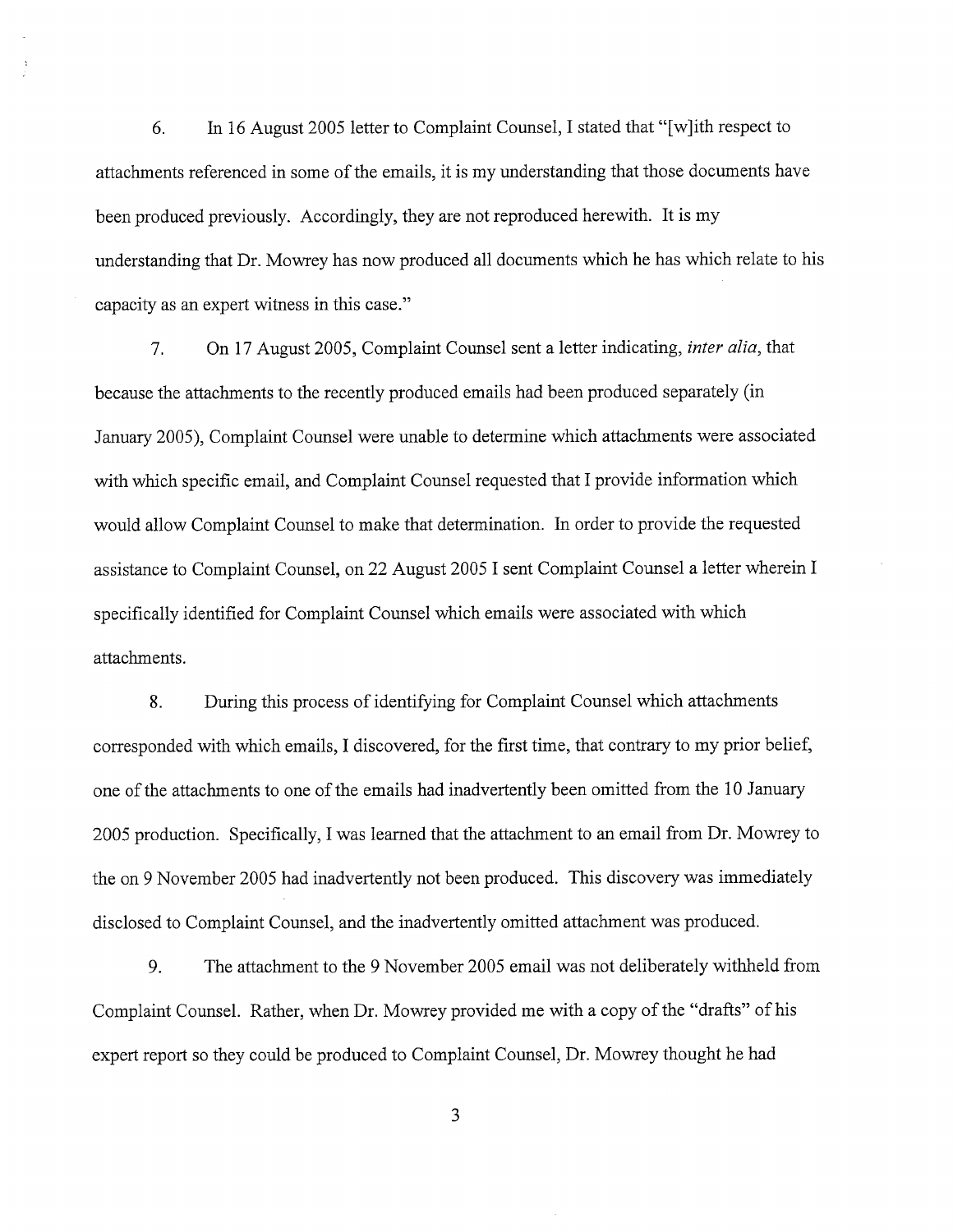printed out and provided to me all of the "drafts." See, e.g., Mowrey Supp. Dec. I then had the documents which Dr. Mowrey had delivered to me produced to Complaint Counsel.<sup>2</sup> Dr. Mowery's inadvertent failure to print out this particular attached was simply the result of an innocent mistake, a mistake which I immediately brought to Complaint Counsel's attention upon is discovery.

10. Through their Motion, Complaint Counsel seek production of approximately 40 pages of additional documents, which are discussed below.

11. Document Bates No. 91. This is a document which relates solely to notes of interviews which Respondent Gay's counsel conducted with a number of potential fact witnesses, none of which was Dr. Mowrey. The document is an email string consisting of an email on 27 September 2004 from Nicole Slatter, a paralegal with the law firm of Burbidge  $\&$  Mitchell, to Carla Fobbs (head of the Corporate Respondents ' compliance department), Jeff Feldman (the Corporate Respondents' prior counsel), and me, which email was forwarded by Ms. Fobbs on 27 September 2004 to Respondents Dr. Mowrey, Gay & Friedlander, and to Dan Watson, a paralegal with the Corporate Respondents' compliance department. The email itself does not identify the witnesses who were interviewed, although the original email from Ms. Slatter included attachments which were notes of interviews of fact witnesses conducted by the law firm representing Respondent Gay. The email also identifies other potential fact witnesses who Respondent Gay's counsel was attempting to interview. The notes are notes of counsel's interviews with three potential fact witnesses (not Dr. Mowrey) who are not authors of any

 $2<sup>2</sup>$  At the time the documents were produced to Complaint Counsel, I was out of the office traveling to New York City for Dr. Heymsfield's deposition.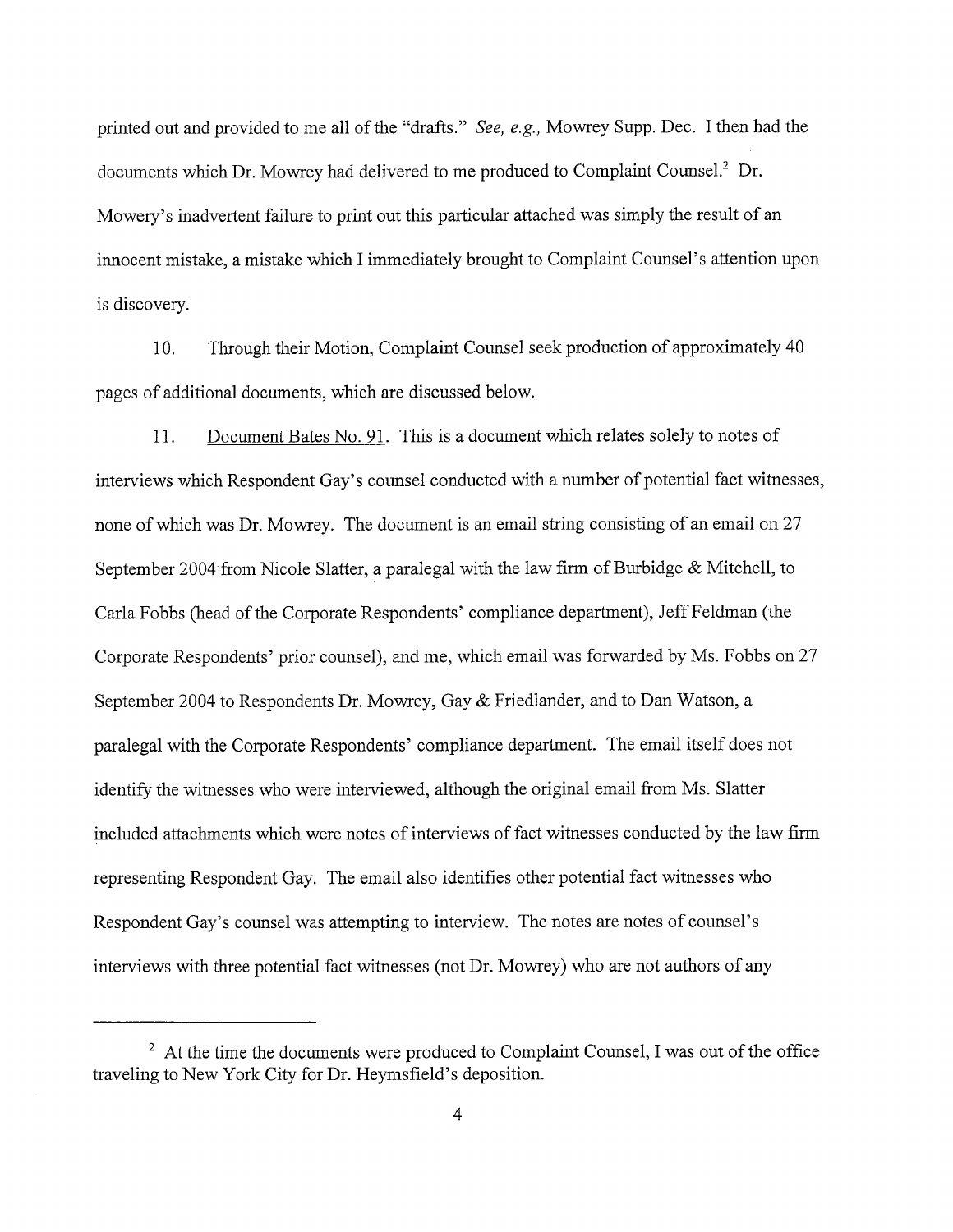scientific study of any kind, and with one potential fact witness who is an author of a scientific study discussed in Dr. Mowrey s report. Complaint Counsel concede in their motion that notes of interviews with non-authors are discoverable. See, e.g., Motion at n.8. Thus, of these attorney interview notes, it appears that the only notes which Complaint Counsel would claim they are entitled to obtain are notes of Mr. Gay's counsel's interview with a study author. However, Dr. Mowrey testifies that he never opened, read, reviewed or otherwise considered any of these witness interview notes, including the notes of the interview with a study author.

12. Document Bates No. 94. This is an email dated 29 September 2004 (more than two weeks **before** Dr. Mowrey was designated as an expert witness) from me to the Corporate Respondents' prior counsel, Respondent Gay's counsel, Ms. Slatter, Ms. Fobbs, Mr. Watson, and Respondents Friedlander and Dr. Mowrey. This document relates solely to a telephone conference which I had with a potential fact witness. That potential witness was not Dr. Mowrey, and was not an author of any scientific study mentioned in Dr. Mowrey's report or in any of Complaint Counsel's experts' reports.

13. Documents Bates Nos. 166- 167. This document is an email dated 22 November 2004, from Mr. Watson to Ms. Fobbs, and to Respondents Friedlander and Dr. Mowrey. During the 22 November 2004 time frame, Respondents and their various counsel had discussions concerning the possibility of designating additional expert witnesses. Document Bates Nos. 166- 167 identifies certain potential expert witnesses which Respondents were considering, but did not designate in this case. None of the persons identified in this document is an author of any of the scientific studies mentioned in Dr. Mowrey's expert report. Because Complaint Counsel have conceded, in footnote no. 8 of their Motion, that they do not seek production of this document if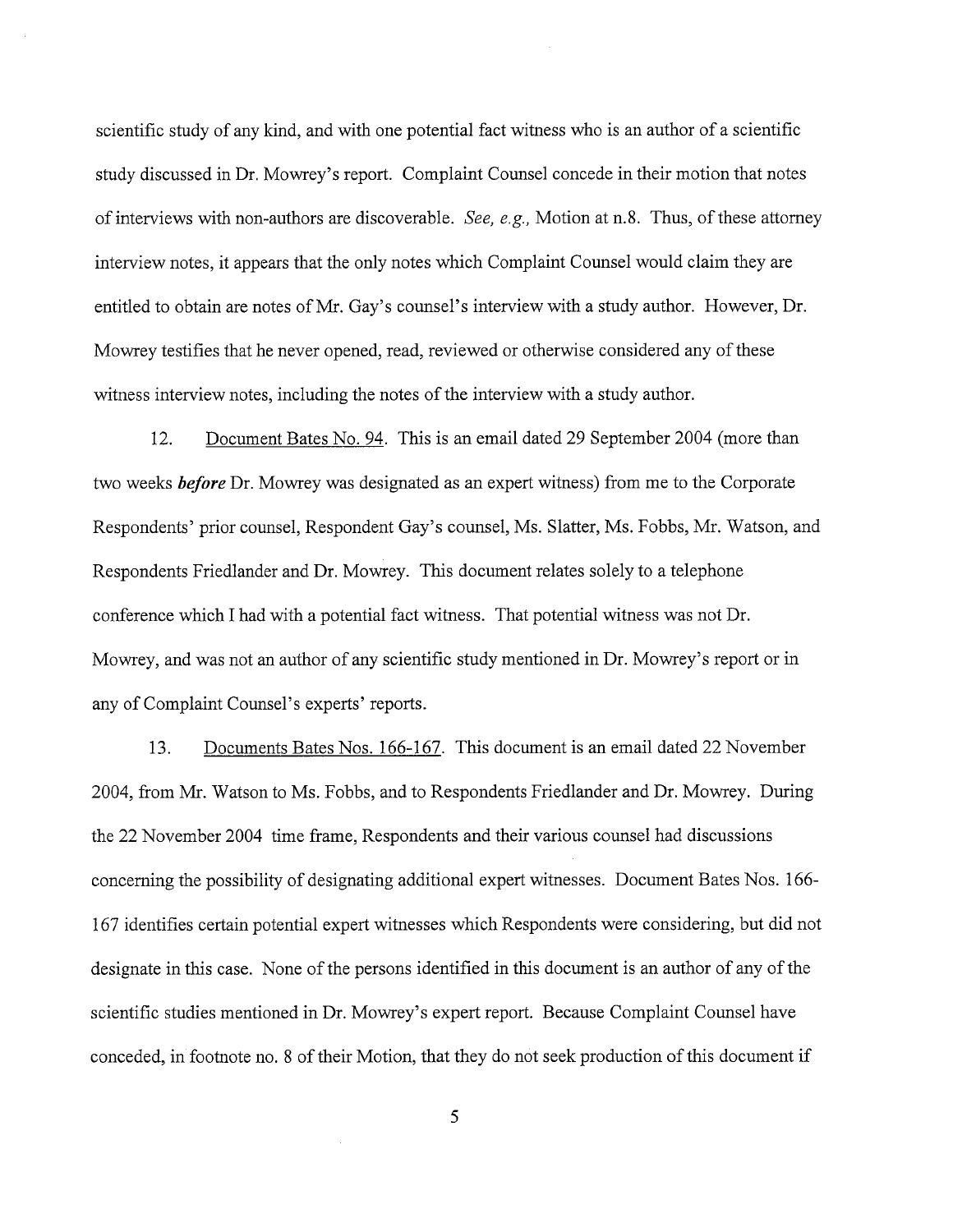the persons mentioned in the document are not authors of any of the scientific studies referenced in Dr. Mowrey's expert report, this document is not subject to production.

14. Documents Bate Nos. 26-32. These documents are a series of emails on 9 August 2004 between Ms. Fobbs and me (and copied to Dr. Mowrey). The emails relate solely to efforts to arrange a meeting between Dr. Mowrey and the Corporate Respondent's prior counsel , and contain no substantive information. The meeting which we were trying to arrange in early August 2004 did not occur.

15. Document Bates Nos. 54-55. Dr. Mowrey addresses this document in his declaration.

16. Documents Bates Nos. 84, 86-87. These documents are a series of three emails dated 16 September 2004 (from Ms. Fobbs to Dr. Mowrey), 20 September 2004 (from Dr. Mowrey to Ms. Fobbs), and 20 September 2004 (from Dr. Mowrey to Ms. Fobbs), respectively, relating to certain potential fact witnesses (not Dr. Mowrey). The documents contain absolutely no substantive information concerning the potential fact witnesses identified in the documents. Rather, they simply identify certain potential fact witnesses and their contact information.

17. Documents Bates Nos. 92-93. These documents are an email string consisting of (i) an email dated 27 September 2004 from Ms. Fobbs to Respondent Gay s counsel and his paralegal (and copied to the Corporate Respondents' prior counsel and me), (ii) an email dated 27 September 2004 from me to Ms. Fobbs, and (iii) an email dated 27 September 2004 from Ms. Fobbs to me (and copied to Dr. Mowrey). These emails relate to Respondent Gay's counsel's investigation of the facts and background of potential witnesses in this case --- in this instance Dr. Mowrey, and involves a request by Mr. Gay's counsel for a copy of Dr. Mowrey's CV, which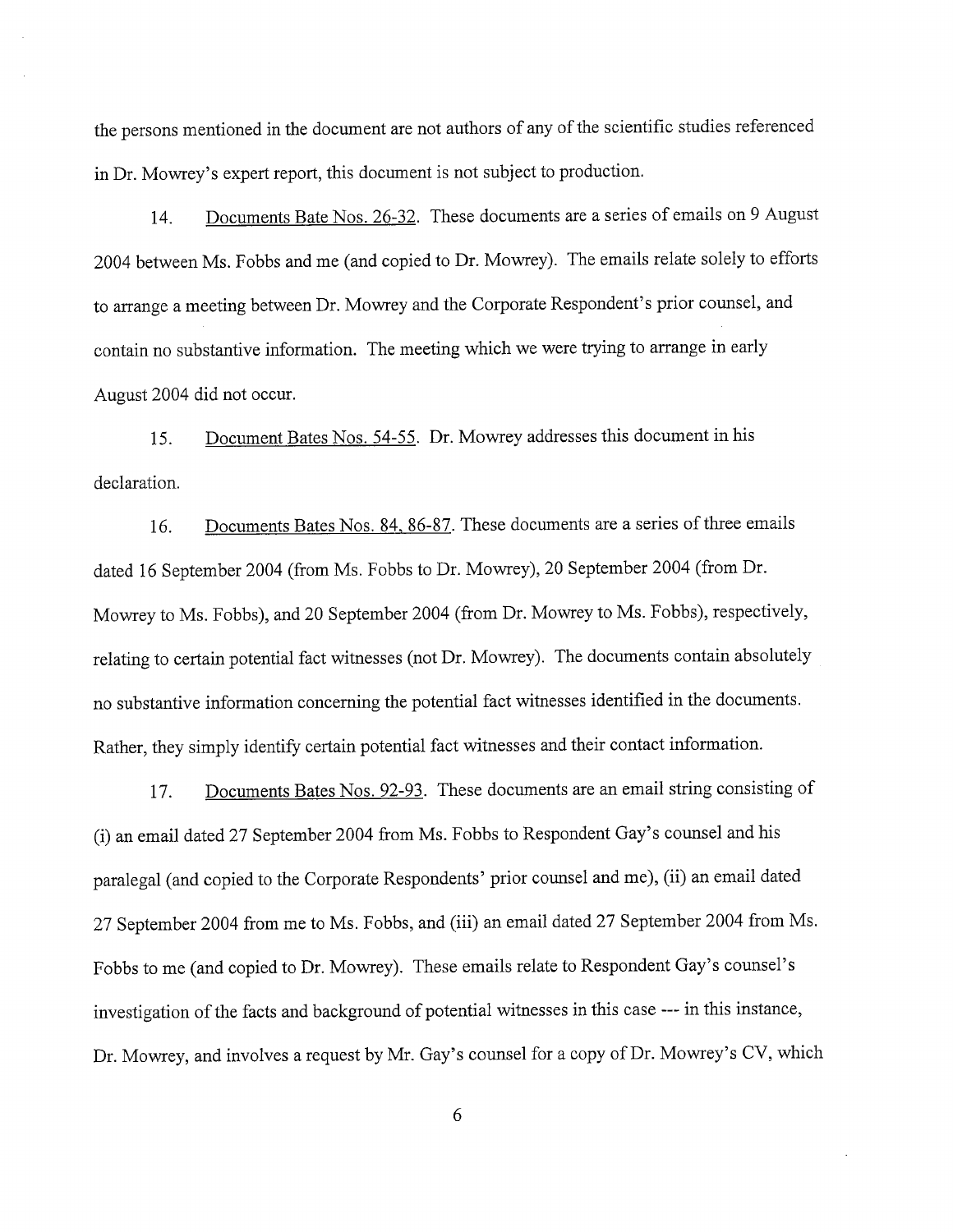Mr. Gay's counsel was seeking as part of his investigation of the facts and fact witnesses in this case. These emails relating to Dr. Mowrey's CV relate solely to Respondents' counsels' investigation concerning the facts and background of the case, and the potential fact witnesses in the case -- in this case, Dr. Mowrey. It had nothing to do with Dr. Mowrey's role as an expert witness. Indeed, Respondents did not even discuss or determine to call Dr. Mowrey as an expert witness until well after these documents were created. I also note that Respondents provided Dr. Mowrey's CV to Complaint Counsel in October 2004.

18. Document Bates No. 96. This is an email from Ms. Fobbs to Dr. Mowrey dated 4 October 2004, with the subject line "luminaries," and consists of a single phrase request. No further information can be provided concerning the specific request without divulging the request itself. However, the document was received, read and reviewed by Dr. Mowrey before Respondents ever discussed or determined to identify Dr. Mowrey as an expert witness.

19. Documents Bates No. 100, 106-107, 109-114. These documents consist of a series of the following emails: (i) Ms. Fobbs to Dr. Mowrey dated 7 October 2004, (ii) Dr. Mowrey to Ms. Fobbs dated 7 October 2004, (iii) Ms. Fobbs to Dr. Mowrey dated 12 October 2004, (iv) Dr. Mowrey to Ms. Fobbs, dated 12 October 2004, (v) Ms. Fobbs to Dr. Mowrey, dated 12 October 2004, (vi) Dr. Mowrey to Ms. Fobbs, dated 12 October 2004, and (vii) Ms. Fobbs to Dr. Mowrey, dated 12 October 2004. These documents relate to a request by Ms. Fobbs as to whether Dr. Mowrey had copies of certain documents, none of which documents are mentioned, addressed or discussed in Dr. Mowrey's expert report.

20. Documents Bates Nos. 135-141, 151-152, 184. These documents consist of the following emails: (i) me to Ms. Fobbs (copied to Dr. Mowrey) dated 11/01/04, (ii) Ms. Fobbs to

 $\overline{7}$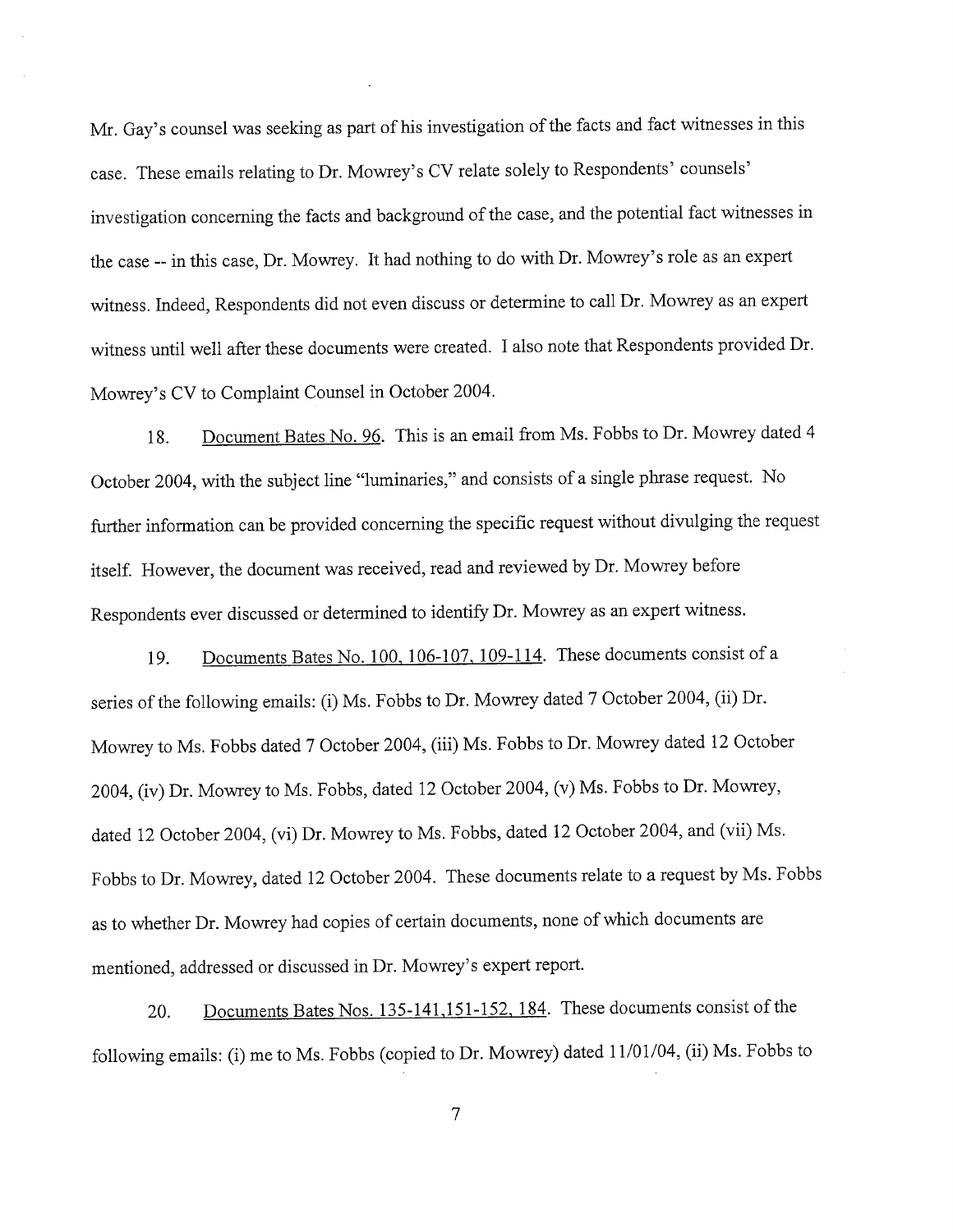me dated 11/01/04, (iii) me to Ms. Fobbs dated 11/01/04, (iv) Ms. Fobbs to Heather Sprik (with the Corporate Respondents' Compliance Department) dated 11/01/04 , (v) Ms. Sprik to Dr. Mowrey dated 11/01/04, (vi) Ms. Sprik to Dr. Mowrey dated 11/03/04, (vii) Ms. Fobbs to Ms. Sprik dated 11/11/04, (viii) Ms. Sprik to Dr. Mowrey dated 11/11/04, and (ix) Ms. Sprik to Dr. Mowrey dated 12/03/04. These emails all relate to a request by me for assistance in locating materials previously published by Dr. Mowrey (all of which are identified on Dr. Mowrey's CV). Other than identifying the documents requested by me, these emails contain no substantive information concerning the requested materials.

21. Documents Bates Nos. 165, 168. These documents consist of the following: (i) Document Bates No. 165 is an email from me to Dr. Mowrey dated 22 November 2004; and (ii) Document Bates No. 168 is an email string consisting of the following email: (1) me to Ms. Fobbs and Mr. Watson (copied to the Corporate Respondents' counsel Mr. Feldman & Mr. Nagin, Mr. Gay's counsel, Mr. Burbidge & Mr. Shelby, and Respondents Dr. Mowrey & Friedlander), dated 22 November 2004, and (2) Dr. Mowrey to his counsel, dated 22 November 2004. During this time frame, Respondents and their counsel were engaged in discussions concerning the possibility of deposing certain fact witnesses. These documents relate solely to those discussions, and are unelated to Dr. Mowrey s capacity as an expert witness.

22. With respect to Document Bates No. 165, and with respect to the 22 November 2004 email from Dr. Mowrey to me which is part of Document Bates No. 168, I acknowledge that those two emails refer to the "Colker/Kalman paper." However, the emails related to Respondents' discussions concerning the topic of the possibility of deposing Dr. Colker and Mr. Kalman. They were unrelated to Dr. Mowrey's expert report/opinion, and these two emails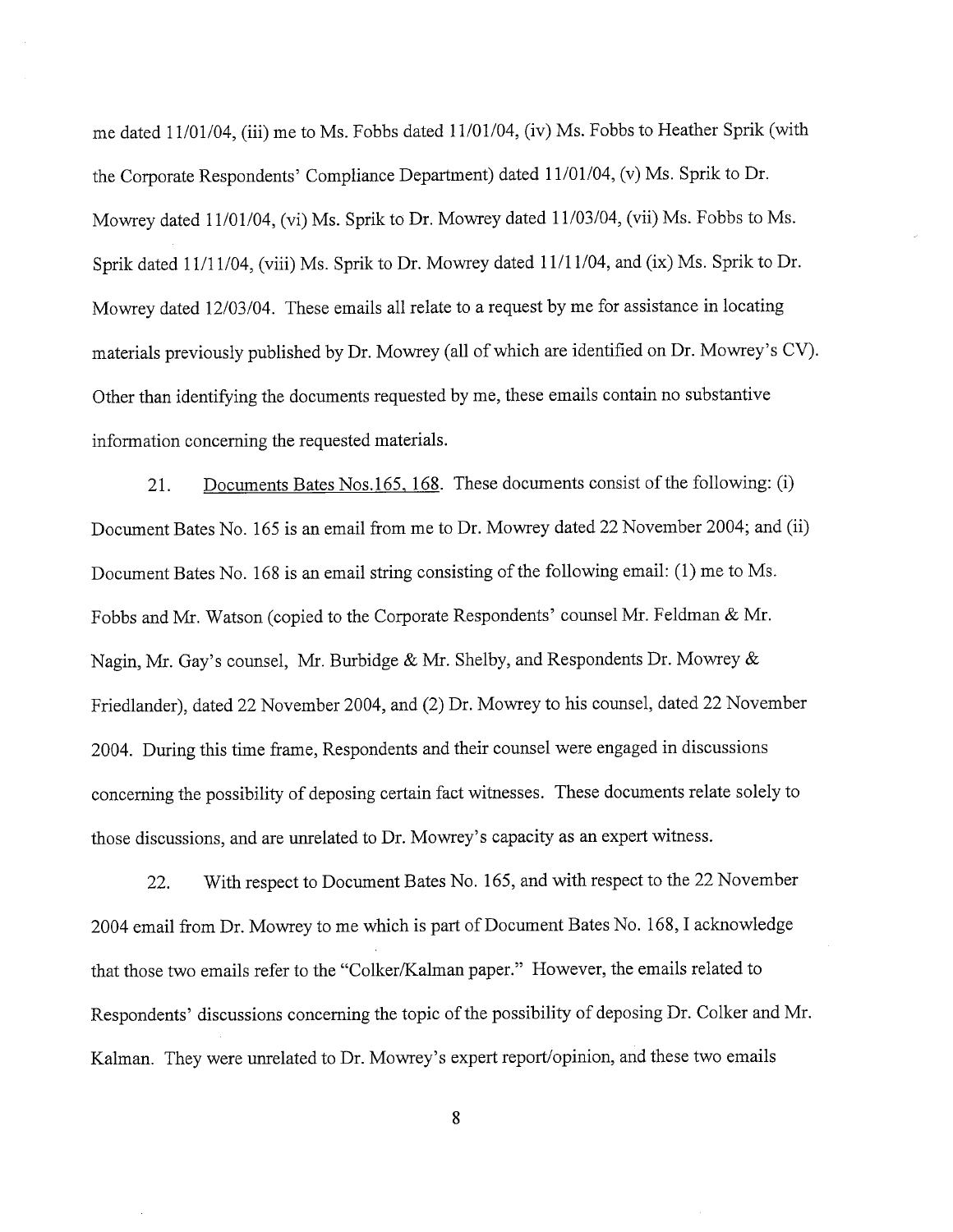contain absolutely no substantive information concern the Colker/Kalman paper, or concerning Dr. Colker and Mr. Kalman. Furthermore, the "Colker/Kalman paper" referenced in these two em ails has been produced to Complaint Counsel on at least two (2) separate occasions, long before the Court entered the 9 August 2005 Order.

23. With respect to the 22 November 2004 email from me to Ms. Fobbs and Mr. Watson (copied to the Corporate Respondents' counsel, Mr. Gay's counsel, and Respondents Dr. Mowrey & Friedlander) which is part of Document Bates No. 168, that document relates solely to Respondents' litigation strategy and potential discovery Respondents were considering undertaking. The document was not sent to Dr. Mowrey as an expert, and we were not consulting with Dr. Mowrey as an expert our litigation and discovery strategy. Rather communications which involved Dr. Mowrey on this topis involved him solely in his capacity as a Respondent in this case.

24. Contrary to the requirements of the Court's 9 August 2004 scheduling order, at the time Complaint Counsel provided Dr. Heymsfield's expert report to Respondents on 21 October 2005, Complaint Counsel did not produce copies of all documents read, reviewed considered or relied on by Dr. Heymsfield in connection with forming his expert report/opinion. For example, Dr. Heymsfied's report, and the documents produced therewith, consisted of a total of approximately 135 pages. Those materials did not include any drafts of Dr. Heymsfield's report (it is possible none exist), any communications between Dr. Heymsfield and Complaint Counsel (these clearly existed), or, other than approximately 65 pages of documents, did not include any of the literally thousands of pages of documents which Complaint Counsel had provided to Dr. Heymsfield in connection with his role as an expert witness in this case. Id.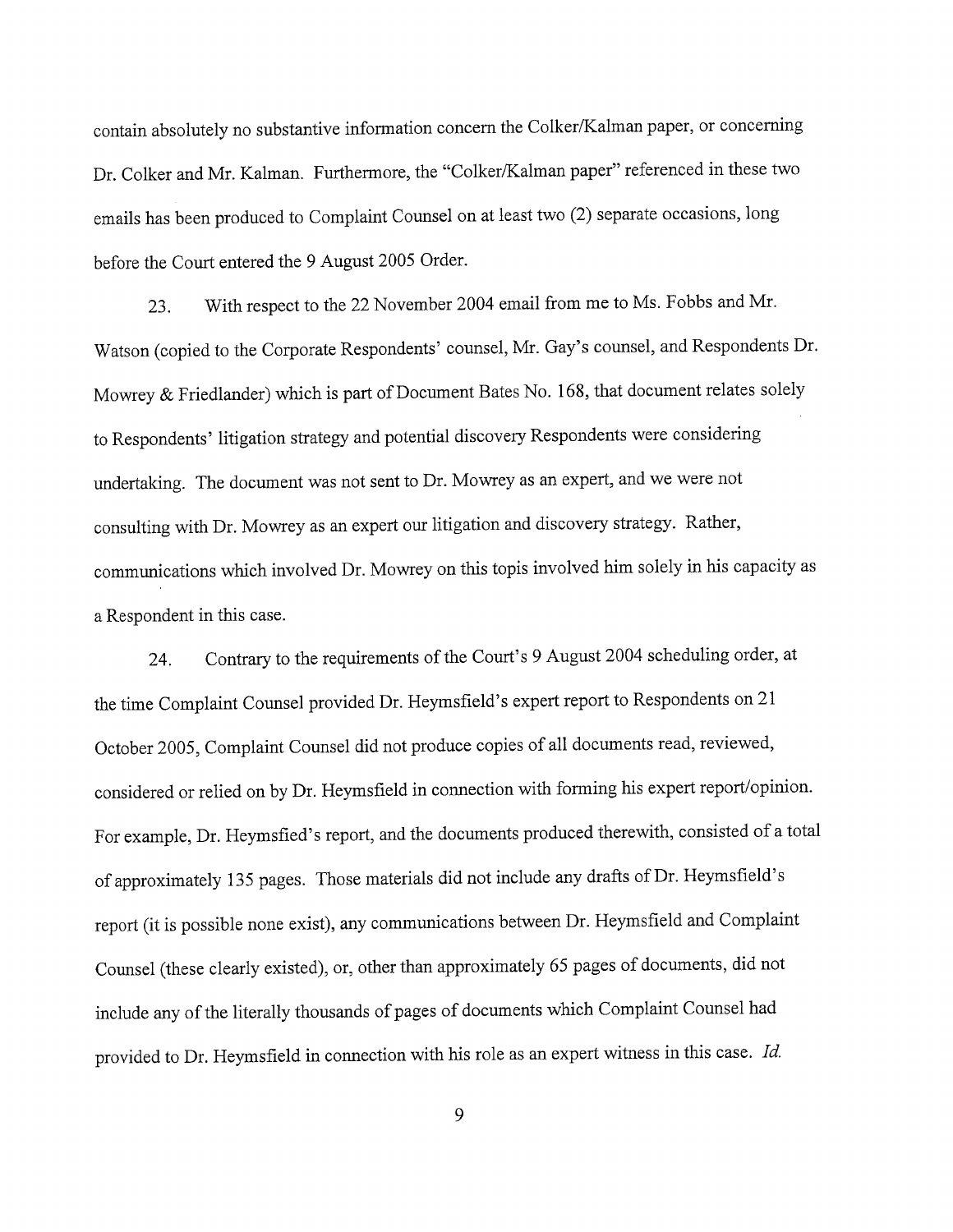Instead, Complaint Counsel and Dr. Heymsfield did not produce those documents until 14 December 2004 (they were received by me on l6 December 2004), and then they were produced only in response to a subpoena which I had caused to be served on Dr. Heymsfield after he had produced his report, but had failed to produce the majority of the documents he later produced. And, even then, Dr. Heymsfield did not produce all the required documents, as he produced documents in January 2005, and again in February 2005.

I declare under penalty of perjury that the foregoing is true and correct.

Executed: September  $\sqrt{5}$ , 2005.

by filing

Ronald F. Price

<sup>&</sup>lt;sup>3</sup> Complaint Counsel's failure to provide documents as required by the scheduling order was not limited to Dr. Heymsfield, as their other experts likewise produced certain documents only in response to subpoenas.